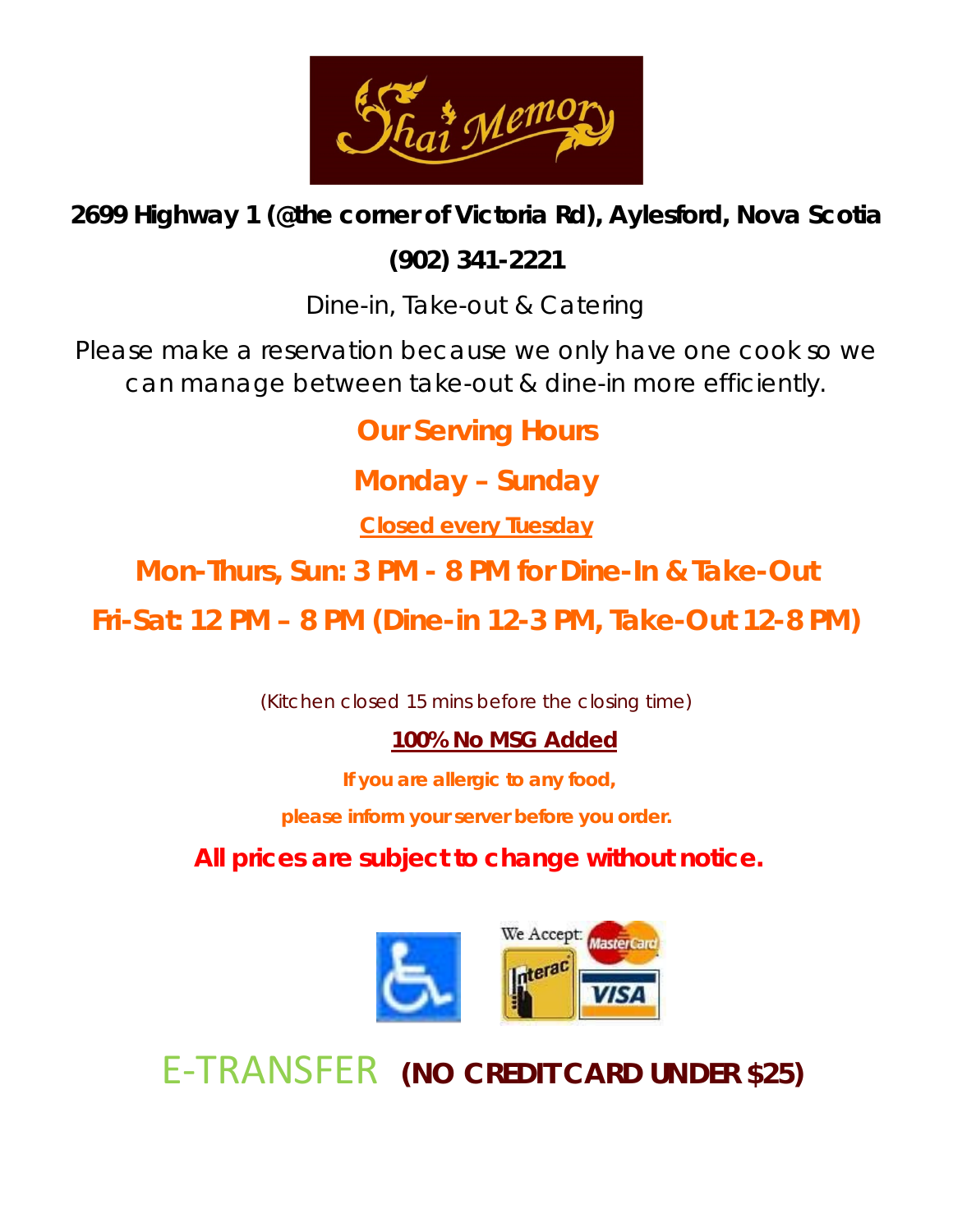# Thai Memory's Hors d'oeuvre

| 103 Gai Satay (Chicken Satay)                                                 | 4 skewers/\$14.50 |
|-------------------------------------------------------------------------------|-------------------|
| Grilled Marinated Chicken w/ turmeric, Served w/ Homemade PEANUT sauce        |                   |
| <b>Deep-fried Spring Rolls</b> Served w/Sweet & Sour Chili Sauce              | 4 pcs./\$8.75     |
| 107 Paw Pia Pheuk Thawd (Taro Spring Roll) (Vegetarian)                       |                   |
| 108 Paw Pia Gai Thawd (Spicy Chicken Spring Roll)                             |                   |
| Cold Fresh Rolls w/Shrimp or Without Shrimp, Egg & Spring mixed salad         |                   |
| 111 Paw Pia Goong (Cold Fresh Shrimp Roll)                                    | 4 rolls/\$13.25   |
| V001 Paw Pia Pak (Cold Fresh Roll)                                            | 4 rolls/\$11.25   |
| Our cold fresh rolls served w/Homemade chili <b>PEANUI</b> sauce              |                   |
| 114 Shrimp Chips w/peanut sauce                                               | 1 bag/\$10        |
| Cole Tempura                                                                  |                   |
| 115 Goong Mapraw (Coconut Shrimp)                                             | 6 pcs./\$14       |
| Deep-fried Shrimp coated with coconut flake Served w/Sweet & Sour Chili Sauce |                   |
| V002 Tao Hoo Thawd (Deep-Fried Tofu)                                          | 6 pcs./\$12       |
| Deep-fried Tofu served w/ Crushed PEANUI sweet & sour chili sauce             |                   |
| V003 Sweet Corn Pattie w/ peanut sweet chili sauce                            | 4 pcs./\$13       |

## ����**Salad Dishes**

- 201 **Som Tum Thai (Thai Papaya Salad)** /shrimp **\$13.50**
- w/tomatoes, green bean , **PEANUT, CASHEW NUT** (sticky rice recommended) (**No Chili Added)**

V006 **Vegetarian** Thai Papaya Salad **\$12.50**

• 202 **Yum Ma-Muaang (Mango Salad)** w/shrimp **\$13**

Fresh Mango, **PEANUT**, **CASHEW NUT**, red onion, bell pepper, mint (**No Chili Added)**

V007 **Vegetarian** Mango Salad **\$12**

#### **TRY Mango Salad w/ Fish** FS101 **Plaa Tod Ma-Muaang (Mango Fish)**

Deep-fried Crispy Basa Fillet topped w/mango salad …....**\$20**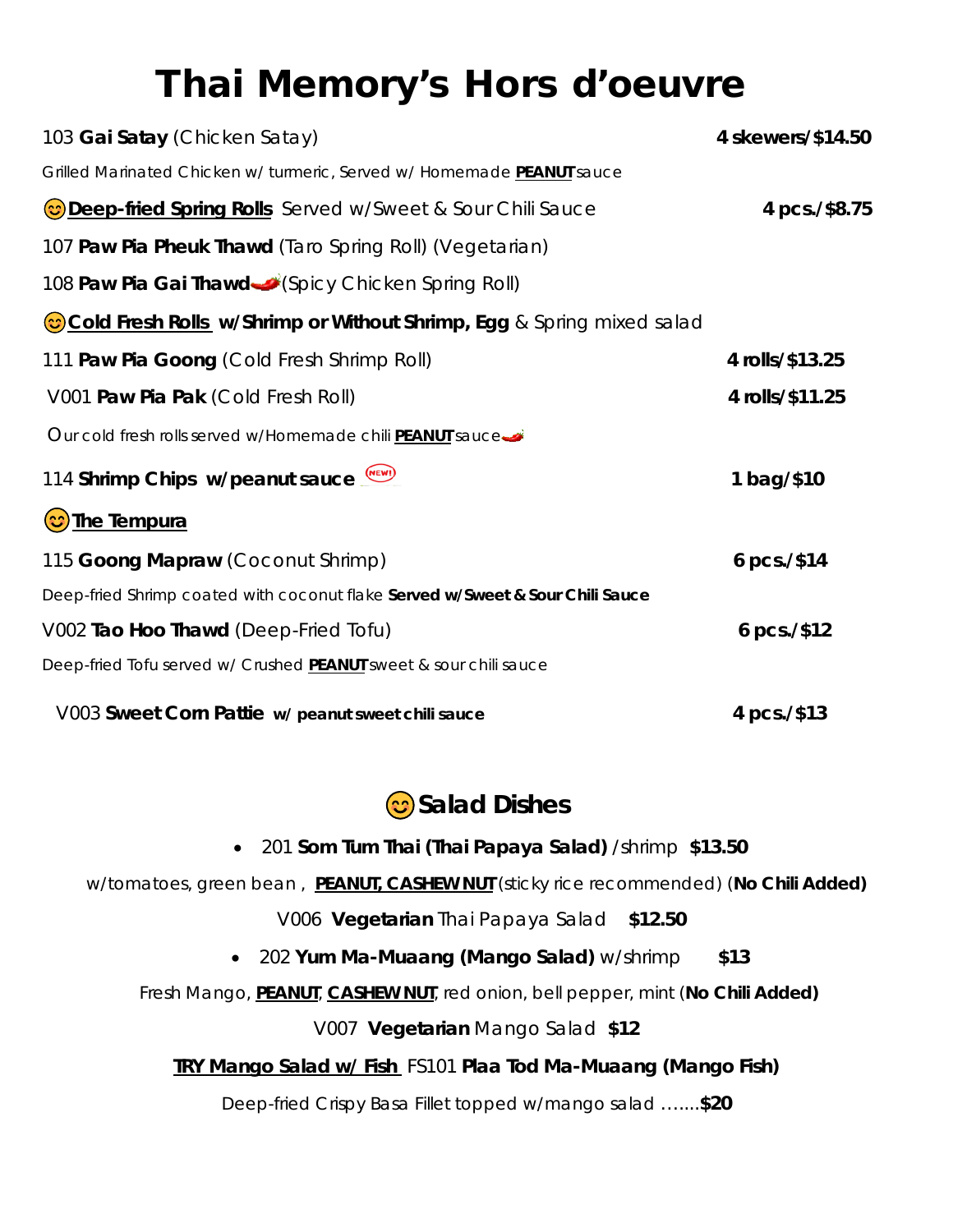## **Thai Famous Soup Bowls**

 $\odot$  In Thailand we eat Soup with Rice  $\odot$ 

#### **Choose your Favorite Soup & the Meat you like, enough for 1 – 2 to share**

**Tom Yum** (Lemon Grass Soup) w/your choice of meat, Thai herbs, mushroom, tomato & Coriander in Tom Yum Lime Soup **Contains Dairy product**

**Tao Hoo (Tofu)** \$15.75 / **Gai (Chicken)** \$15.75 / **Goong (Shrimp)** \$16.50 / **Plaa (Basa Fish )** \$16.50

**Talay (Shrimp, Fish, Squid & Mussel)** \$17.50

• **Tom Kha** (Galangal Coconut Soup) w/ your choice of meat, Thai herbs, mushroom & Coriander in Coconut Lime Soup

**Tao Hoo (Tofu)** \$15.75 / **Gai (Chicken)** \$15.75 / **Goong (Shrimp)** \$16.50 / **Plaa (Basa Fish )** \$16.50

**Talay (Shrimp, Fish, Squid & Mussel)** \$17.50

# **Curries Dishes**

**Recommended Jasmine Rice with Curries dishes**

**For curries dishes, we normally prepare it medium spicy because it tastes the best that way.**

**Please add \$1 if you want it Spicy and \$2 for Very Spicy. (Not all curries can be Spicy.)**

**Curries with Coconut Milk** Please choose your favorite **Curry Sauce & Meat** 

C401 **Gaaeng Khiaao Wann (Green Curry)** / C403 **Gaaeng Ped (Red Curry)**

w/ zucchini, bamboo shoots, bell pepper & Thai sweet basil

**Chicken/Beef/ Pork/ Tofu & Mixed Veggies** …\$18.50 **Shrimp** \$19.50**/ Basa Fish** \$19.50

C402 **Gaaeng Karee (Yellow Curry)** w/ tomatoes, potatoes, bell pepper, white onion **Chicken/Beef / Pork/ Tofu & Mixed Veggies** \$18.50 **Shrimp** \$19.50**/ Basa Fish** \$19.50

C404 **Gaaeng Panang (Panang Curry)** w/crushed **PEANUT**, bell pepper **Chicken/Pork/ Tofu & Mixed Veggies** \$19 **Beef** \$19.50 **Shrimp** \$19.75**/ Basa Fish** \$19.75

C405 **Gaaeng Massamun (Massamun Curry)** w/roasted **PEANUT**, potatoes, carrot, white onion & bay leaves

**Chicken/Beef/ Pork/ Tofu & Mixed Veggies** \$18.50 **Shrimp** \$19.50**/ Basa Fish** \$19.50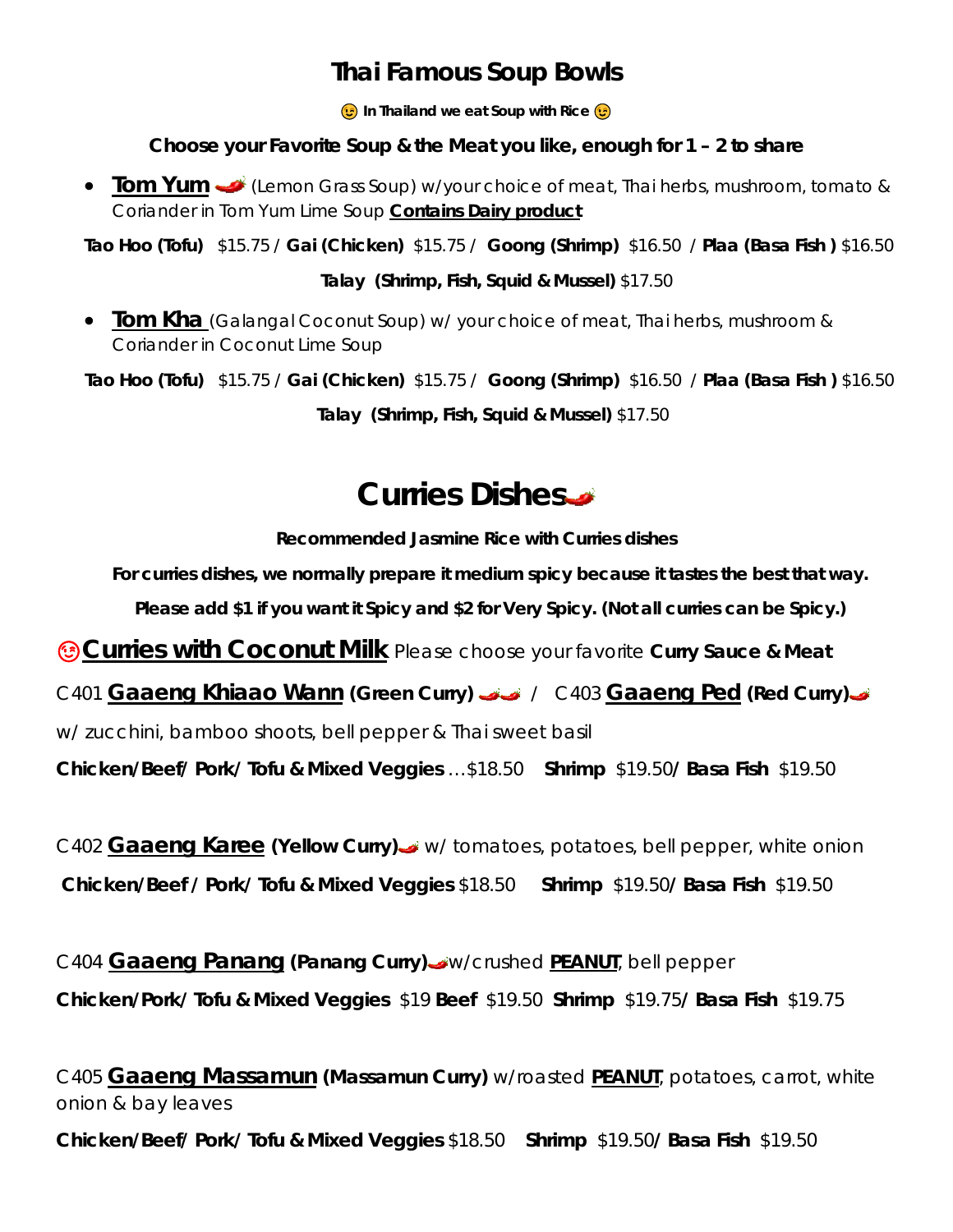## ����**Special Red Curries with Coconut Milk**

#### C406 **Gaaeng Ped Ped Yaang (BBQ Duck Red Curry)** ..............................\$19

w/ pineapple, grape, lychee, tomatoes, zucchini, bell pepper & Thai sweet basil

### **Gaaeng Kuua Sap-parod (Pineapple Red Curry)**

Your choice of meat w/ bell pepper & Thai Sweet basil

C407 **Chicken …..**\$18.50 **/** V032 **Tofu …**\$18.50 **/** FS123 **Shrimp**…. \$19.50 / **Mussel**….\$19.50

### **Gaaeng Chu Chee (Chu-chee Curry)**

Your choice of meat w/ bell pepper, Thai sweet basil

FS109 **Basa Fish**……\$19.50FS125 **Shrimp** … \$19.50

## ����**Curry without Coconut Milk**

#### **Gaaeng Par (Jungle Curry) This curry is really, really spicy!!!**

Your choice of meat w/ zucchini, bamboo shoots, mushroom, green bean,

Thai sweet basil

C408 01 **Chicken** / 02 **Beef** / **Pork** / V037 **Tofu** \$18.25 / FS112 **Basa Fish** \$19.25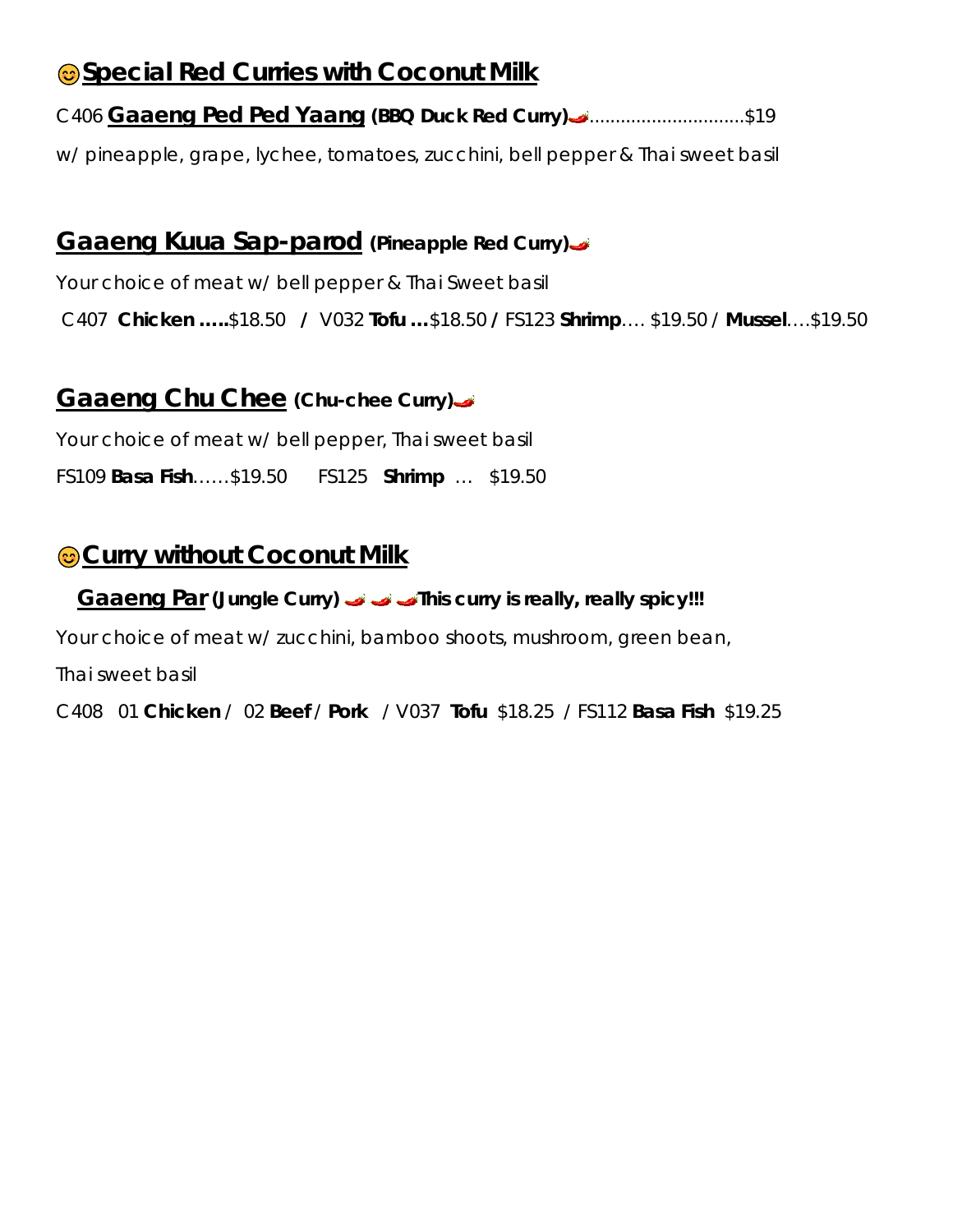# **Stirred-fried Dishes**

**Recommended Jasmine Rice / Sticky rice / Coconut rice with Stirred-fried Dishes.** 

**Please add \$1 if you want it Spicy and \$2 for Very Spicy. (Not all dishes can be Spicy.)**

## **Only @ Thai Memory**

ST024 **Herbal Chicken** Stirred-fried Chicken w/dried chili, Lemon grass, ginger, mushrooms, white & green onion …………… \$18

ST025 **Thai Memory Chicken/**V055 **Thai Memory Tofu** Deep-fried crispy chicken w/orange, pineapple, carrot, white & green onion, bell pepper …………… \$18

ST026 **Mango Mustard Chicken/**V056 **Mango Mustard Tofu** Deep-fried crispy chicken w/mango in mustard sauce ………… \$18

ST027 **Lychee Beef** Tender beef w/ lychee, carrot, bell pepper, white & green onion, mushroom \$18

#### **Traditional Stirred-fried**

Pad Gra Prao (Spicy Holy Basil) Your choice of meat, mixed veggies, Thai basil leaves, chili,

bell pepper

ST001 **Chicken** / ST002 **Beef**…/ ST003 **Pork** w/mixed veggies/ V047 **Mixed Veggies &Tofu (with mushroom)** ….\$18 FS107 **Fish** \$19 **or FS** 121 **Shrimp** …\$19 / FS130 **Mixed Seafood** Shrimp, Calamari, Mussel& Fish.........\$20.75

**Gra Thiiam Prik Thai** (Garlic & Black Pepper) Your choice of meat w/ Garlic & Black Pepper sauce

ST006 **Chicken** /ST008 **Pork** \$18.75 /ST007 **Beef** \$19 /V044 **Tofu**.... \$18.75 **/**FS105 **Fish** \$19.25 **/**FS117 **Shrimp** \$19.25

#### **Pad Khing** (Ginger)

Your choice of meat w/ bell pepper, Shitake mushrooms, Black Fungus mushrooms, white & green onion ST009 **Chicken** / ST010 **Beef /** ST011 **Pork** \$18/ V050 **Tofu**....\$18 / FS108 **Fish** \$18.75 **/** FS120 **Shrimp** ....\$18.75

#### **Pad Med Ma-Muaang Him Ma Parn** (Cashew Nut)

Your choice of meat w/ bell pepper, white & green onion & Shitake mushroom

ST012 **Chicken** \$18/ V052 **Tofu** ..........…\$18 / FS 119 **Shrimp**…...… \$19

**Pad Prik Gaaeng** (Spicy Green Bean with Red Curry Sauce)

Your choice of meat w/ bell pepper, green bean & Thai herbs

ST020 **Chicken** / ST021 **Beef** / ST022 **Pork** \$18 / V051 **Tofu** ….............\$18

**Nahm Makham** (Tamarind Sauce) **CASHEW NUT**, fried onion & coriander in **Tamarind Sauce** 

FS116 **Deep-fried Shrimp**........... \$19 / ST028 **Deep-fried Chicken** \$18 /V054 **Deep-fried Tofu...............** \$18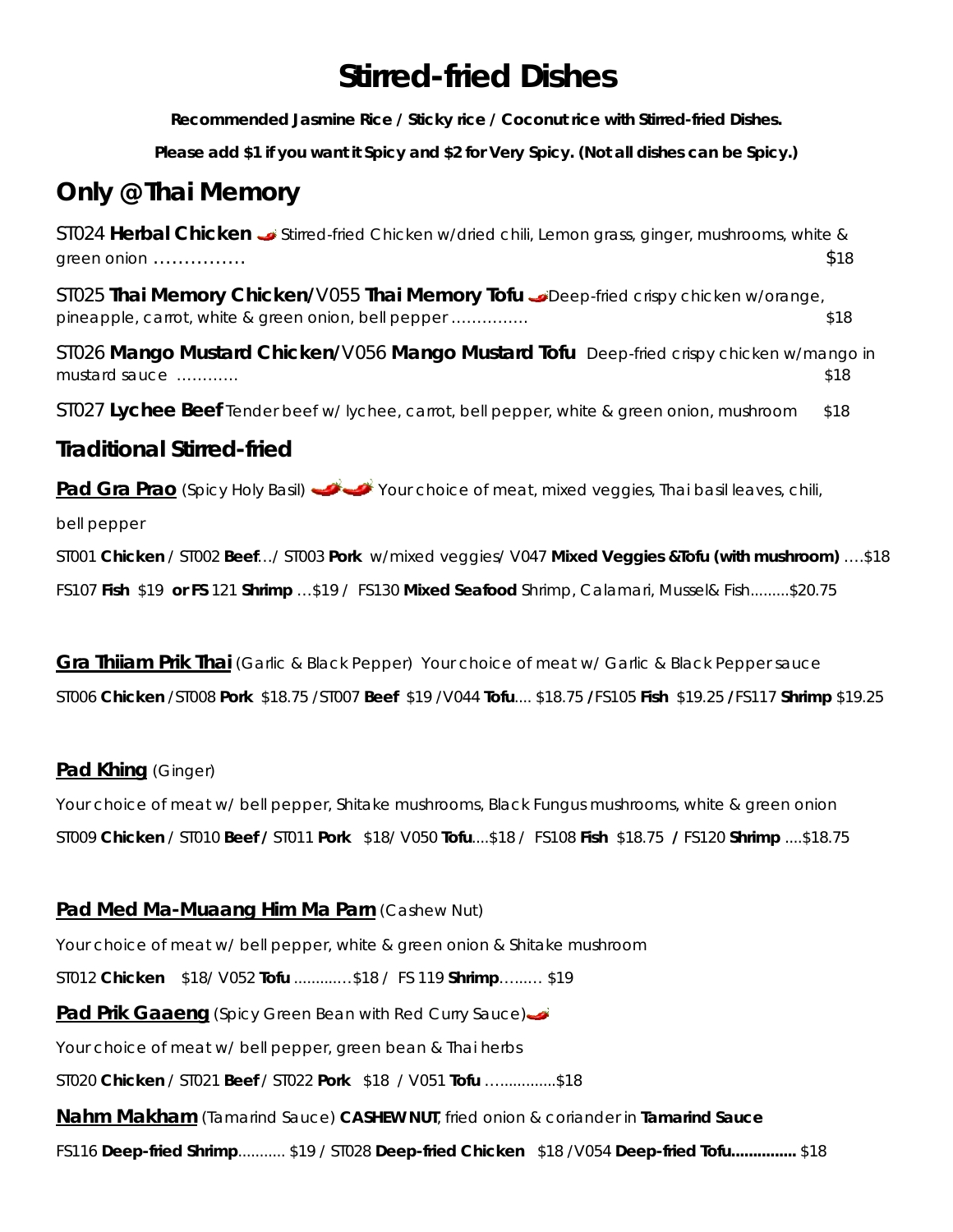## **Mixed Seafood (Shrimp – Fish - Squid – Mussel) choose your favorite sauce ........** \$20.75

FS128 **Pad Pong Karee Talay** (Curry Powder Sauce)

**w/ EGG, mushroom , carrot , bell pepper , celery, white & green onion**

FS129 **Pad Ped Talay** (Red Curry Spicy Sauce)

**w/ bell pepper , bamboo shoots, Thai sweet basil** 

#### ����**Only Veggies**

V040 **Pad Pak (**Mixed Veggies) Stirred-fried Broccoli, Carrot, Sweet Pea, Eggplant & mushroom \$17.50

V049 **Pad Ma-kur Yao**(Eggplant Delight)Stirred fried Eggplant,tofu, bell pepper&Thai sweet basil \$18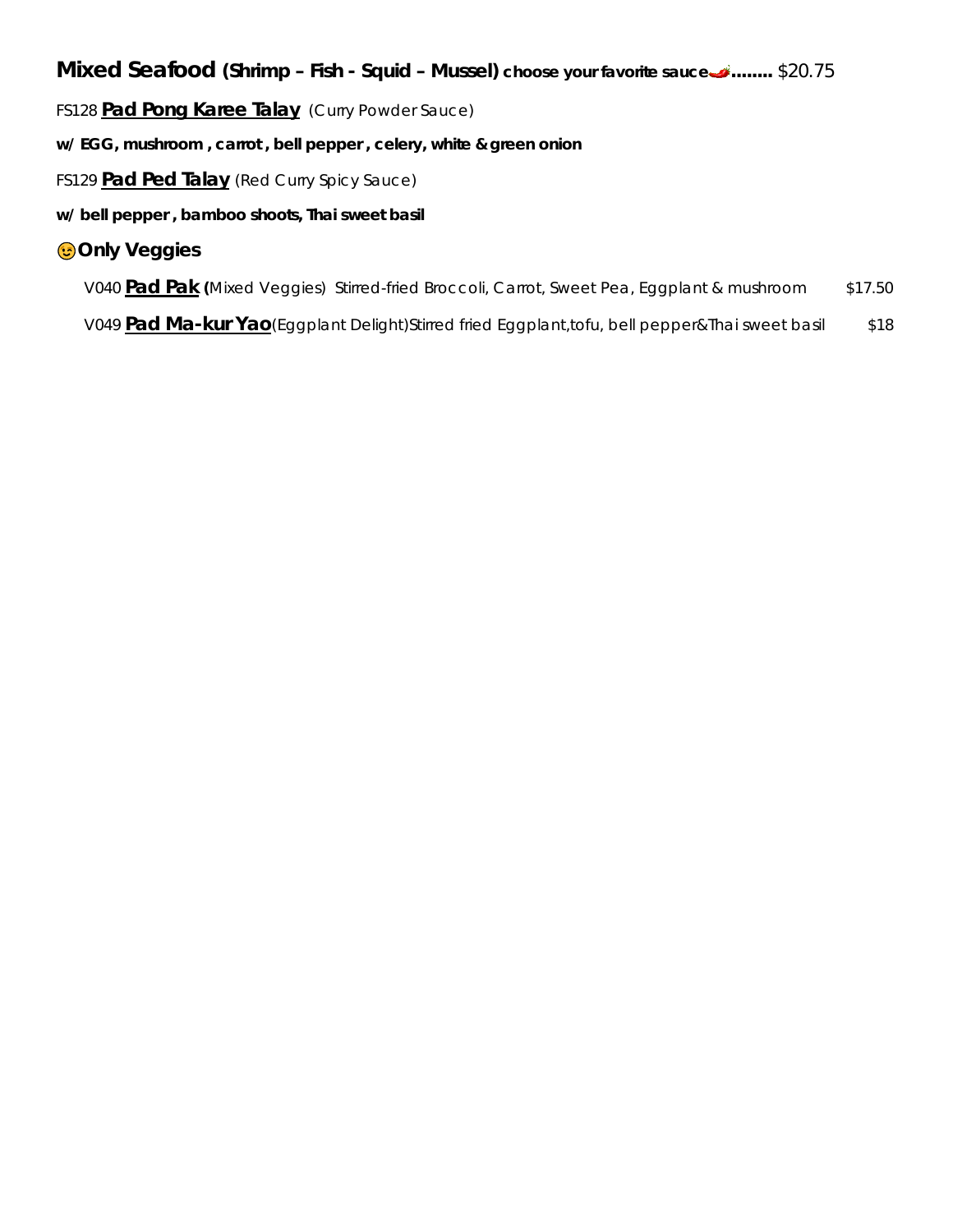# **A-La-Carte Noodle Dishes**

**The Authentic Pad Thai (Stirred-fried Noodles) we normally prepare it mild. Please add \$1 if you want it Spicy and \$2 for Very Spicy.**

**Rice noodles & meat, EGG, tofu, bean sprout, salted Chinese radish, chive, red onion & crushed PEANUT in Tamarind sauce (A little sour taste because of tamarind)**

601 Pad Thai **Shrimp & Chicken**....... \$18.25

602 Pad Thai **Chicken** /603 Pad Thai **Beef** \$18

604 Pad Thai **Pork** \$18 605 Pad Thai **Shrimp** \$18

V025 **Vegetarian Pad Thai** (Mixed Veggies) … \$18

**Khao Soy** Very Popular in Chiang Mai, Northern Thailand! **Come Spicy!** 

Boiled Egg noodle with your choice of meat in **Spicy creamy curry sauce**

610 **Chicken** / 611 **Beef** \$18 V057 **Tofu** \$18

## **Guay Tiaao Pad Kee Mao Spicy Noodle Come Spicy!**

Stirred-fried Rice Noodles w/ your choice of meat, bell pepper, Thai basil & fresh chilies

612 **Chicken** / 613 **Beef** \$18 V058 **Tofu.**..........\$18

614 **Mixed Seafood** (Shrimp, Mussel, Squid) ……… \$18.75

#### **Guay Tiaao Pad See-ew** 620 **Chicken** / 622 **Beef** \$18 / 621 **Pork** /V061 **Tofu.**.\$18

Stirred-fried Rice Noodles in black Sweet soy sauce w/ your choice of meat, Egg, broccoli, bean sprout

## **Pad Sukiyaki Haang (Medium spicy)**

Stirred-fried Glass Noodles with your choice of meat & mixed veggies, Egg in Spicy sesame bean curd sauce 623 **Chicken** \$18 **/** 624 **Pork** \$18 **/** 625 **Shrimp** \$18 **/** V026 **Tofu** \$18

626 **Mixed Seafood** (Shrimp, Mussel, Squid) …………………\$18.75

## **Yakisoba**

Stirred-fried Udon noodle with mixed veggies and your choice of meat or tofu 627 **Chicken** 628 **Pork** 629 **Beef** \$18 V027 **Tofu** \$18 630 **Shrimp** \$18

### **Singapore Noodle**

Stirred-fried thin rice noodle with egg, white onion, bell pepper, bean sprout in curry powder with your choice of meat or tofu 631 **Chicken** 632 **Pork** \$18633 **Shrimp** \$18 634 **Mixed Seafood** (Shrimp,Mussel,Squid)\$18.75 V028 **Tofu** \$18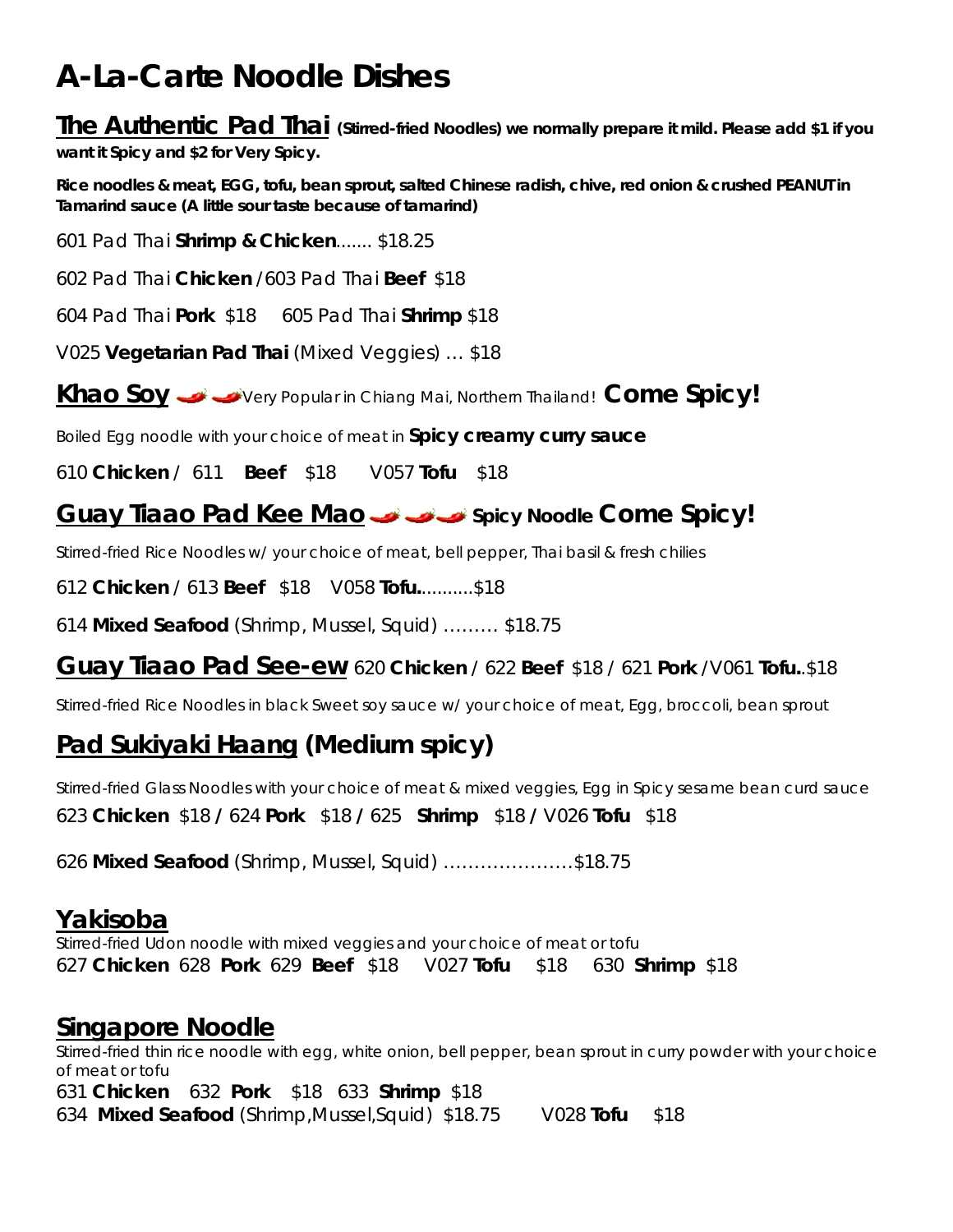# ����**A-La-Carte Rice Dishes**

**Khaao Pad** (Fried Rice) Try our different kind of Fried Rice

501 **Chicken** / 502 **Pork,** EGG, broccoli, tomato, white & green onion & coriander ……..\$17.75

V021 **Vegetarian Fried Rice** w/pineapple, EGG, green pea, carrot, **CASHEW NUT**, tomato, white & green onion & coriander ........ \$17.75

503 **Shrimp & Pineapple Fried Rice** .........\$18 **CASHEW NUT**, EGG, green pea, carrot, tomato, white & green onion & coriander

## **Side Order**

S01 **Khaao Suey** Steamed Jasmine Rice ….......\$3 S03 **Khaao Kati** Steamed Coconut Rice(Sweet & Creamy)....................... \$4.95 S05 **Khaao Neaw** Steamed Sticky Rice ....................\$3 S06 **Khaao Neaw Kati** Steamed Coconut Sticky Rice (Dessert)…............. \$5.95 S07 **Guay Tiaao Luak** Boiled Rice Noodles **..........................**\$3 S11 **Pak Nueng** Steamed Mixed Veggies .............................\$5 S13 **Chili Paste (choice of hot or hotter)…..................................**\$2 S14 **Extra Peanut Sauce/Peanut Chili Sauce / Sweet & Sour Chili Sauce …............**\$2.75